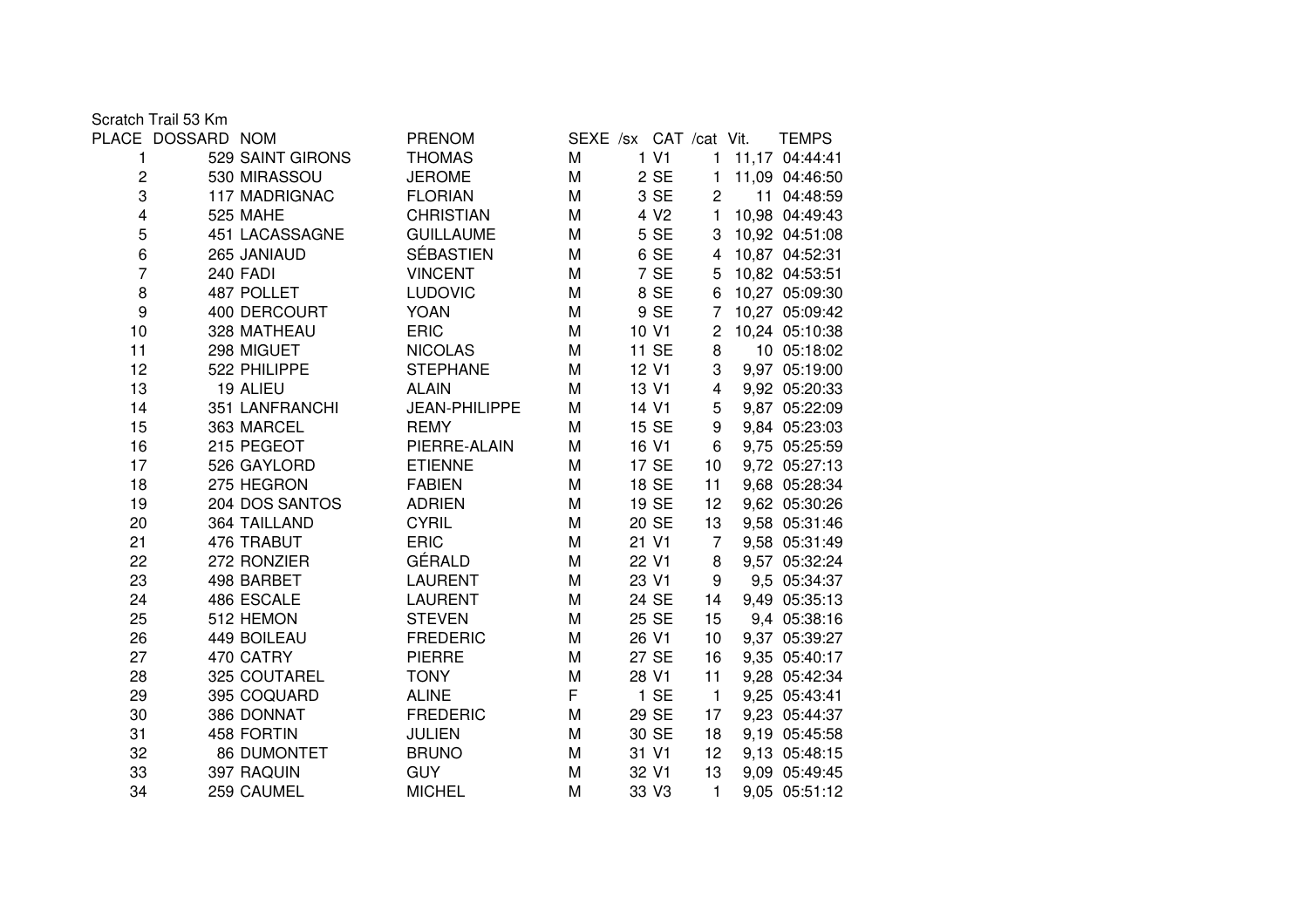| 35 | 459 CHATAIGNER        | <b>RICHARD</b>     | M | 34 SE             | 19             | 9,02 05:52:38 |
|----|-----------------------|--------------------|---|-------------------|----------------|---------------|
| 36 | 253 GODIN             | <b>KEVIN</b>       | M | 35 SE             | 20             | 8,98 05:54:12 |
| 37 | 206 LE BOULANGER      | <b>CHRISTOPHE</b>  | M | 36 SE             | 21             | 8,97 05:54:36 |
| 38 | 279 ARNAUD            | <b>LAURENT</b>     | M | 37 V <sub>2</sub> | $\overline{2}$ | 8,96 05:54:57 |
| 39 | 493 PONCOT            | <b>YOHAN</b>       | M | 38 SE             | 22             | 8,94 05:55:34 |
| 40 | 299 NAUDENOT          | <b>LAURENT</b>     | M | 39 V1             | 14             | 8,93 05:56:04 |
| 41 | 406 CAUMES            | <b>FRANÇOIS</b>    | M | 40 V2             | 3              | 8,88 05:58:04 |
| 42 | 165 DEVULDER          | <b>JEAN-PIERRE</b> | M | 41 V <sub>2</sub> | $\overline{4}$ | 8,86 05:58:47 |
| 43 | <b>289 TUEL</b>       | <b>DOMINIQUE</b>   | M | 42 SE             | 23             | 8,85 05:59:26 |
| 44 | 445 BOUCHER           | <b>ERIC</b>        | M | 43 V1             | 15             | 8,85 05:59:26 |
| 45 | 98 EYRIGNOUX          | <b>JULIEN</b>      | M | 44 SE             | 24             | 8,84 05:59:43 |
| 46 | 401 BAURIER           | <b>NICOLAS</b>     | M | 45 SE             | 25             | 8,8 06:01:11  |
| 47 | 176 BARBANCHON        | <b>CHRISTOPHE</b>  | M | 46 V1             | 16             | 8,8 06:01:32  |
| 48 | 326 ABRY              | <b>PHILIPPE</b>    | M | 47 SE             | 26             | 8,79 06:01:35 |
| 49 | 109 DUPRAT            | <b>SEBASTIEN</b>   | M | 48 V1             | 17             | 8,79 06:01:41 |
| 50 | 369 CARRIERE          | <b>ROMAIN</b>      | M | 49 SE             | 27             | 8,77 06:02:23 |
| 51 | 489 DESSANS           | <b>DOMINIQUE</b>   | M | 50 V1             | 18             | 8,75 06:03:20 |
| 52 | 490 SPARFEL           | <b>AMELIE</b>      | F | 2 SE              | $\overline{c}$ | 8,75 06:03:21 |
| 53 | 496 TAUZIN            | <b>PASCAL</b>      | M | 51 V2             | 5              | 8,75 06:03:21 |
| 54 | 17 BOWIE              | <b>MICHEL</b>      | M | 52 V1             | 19             | 8,73 06:04:11 |
| 55 | 147 CELERIER          | <b>SEBASTIEN</b>   | M | 53 SE             | 28             | 8,73 06:04:12 |
| 56 | 492 AUFFRET           | <b>JEROME</b>      | M | 54 V1             | 20             | 8,73 06:04:25 |
| 57 | 135 BESSIERES         | <b>STEPHANE</b>    | M | 55 V1             | 21             | 8,72 06:04:50 |
| 58 | <b>64 BESSIERES</b>   | <b>DAVID</b>       | M | 56 SE             | 29             | 8,72 06:04:52 |
| 59 | 25 PRIVAT             | <b>JEAN</b>        | M | 57 SE             | 30             | 8,72 06:04:53 |
| 60 | 485 GOBY              | <b>FABIEN</b>      | M | 58 SE             | 31             | 8,71 06:05:07 |
| 61 | <b>268 TAINTURIER</b> | PIERRE-HENRY       | M | 59 SE             | 32             | 8,7 06:05:32  |
| 62 | 465 GIGON             | <b>MAGALI</b>      | F | 3 V1              | $\mathbf{1}$   | 8,7 06:05:33  |
| 63 | 320 MARTIN            | <b>DAMIEN</b>      | M | 60 SE             | 33             | 8,69 06:05:44 |
| 64 | 285 ARNAUD            | <b>LAURENT</b>     | M | 61 V1             | 22             | 8,67 06:06:43 |
| 65 | 291 KREBS             | <b>YOANN</b>       | M | 62 SE             | 34             | 8,66 06:07:16 |
| 66 | 197 RODDE             | <b>BRUNO</b>       | M | 63 V1             | 23             | 8,65 06:07:43 |
| 67 | 376 PASCAUD           | <b>LIONEL</b>      | M | 64 SE             | 35             | 8,55 06:11:54 |
| 68 | 140 JUSZCZAK          | CAROLE             | F | 4 V1              | $\overline{2}$ | 8,53 06:12:35 |
| 69 | 212 THOMAS            | <b>DAMIEN</b>      | M | 65 SE             | 36             | 8,51 06:13:31 |
| 70 | 24 DELPUECH           | <b>THIBAULT</b>    | M | 66 SE             | 37             | 8,5 06:14:09  |
|    |                       |                    |   |                   |                |               |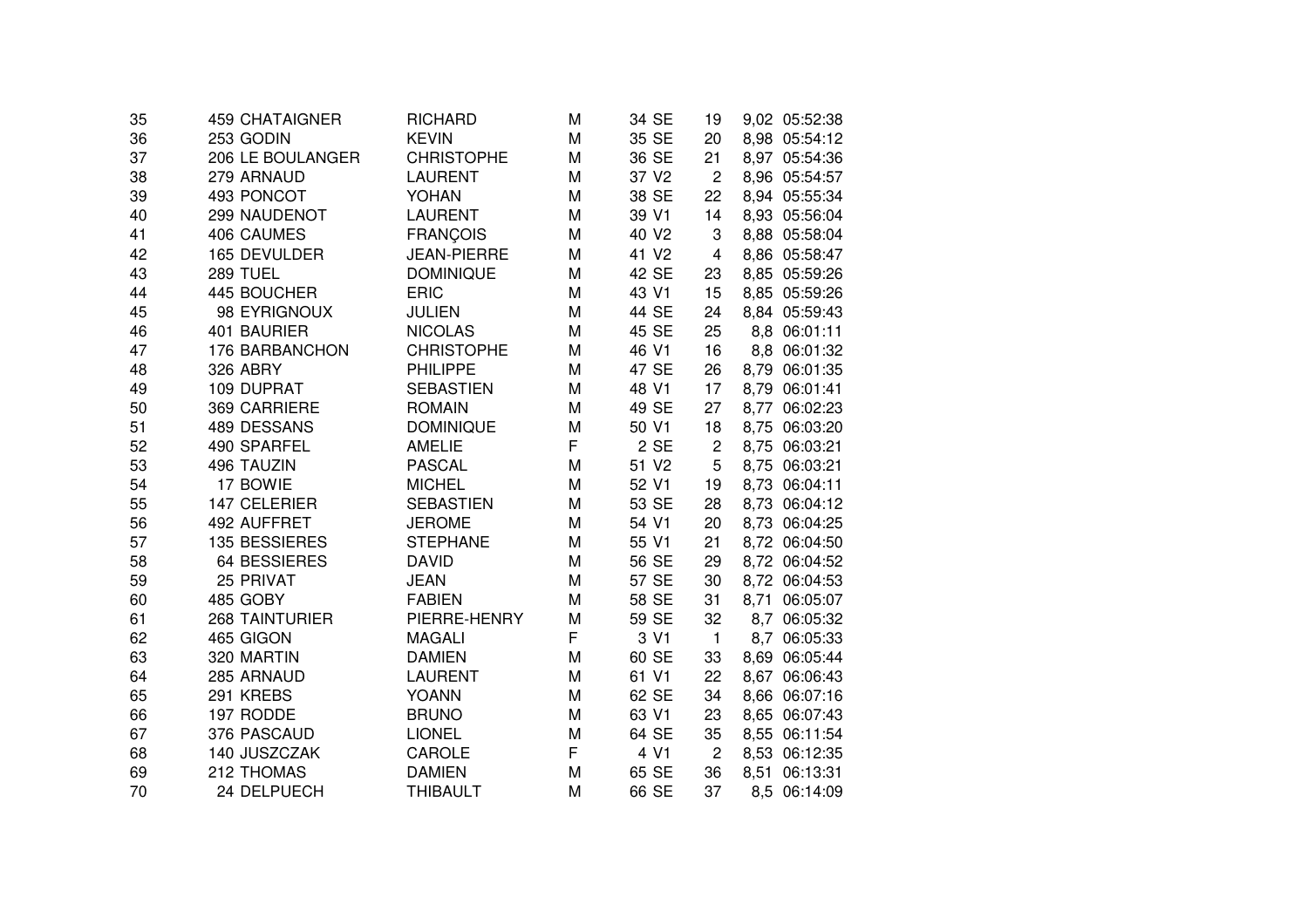| 71  | 396 DURRIEU      | LAURENT              | M | 67 V1             | 24             | 8,49 06:14:45    |
|-----|------------------|----------------------|---|-------------------|----------------|------------------|
| 72  | 62 SALAT         | <b>EMMANUEL</b>      | M | 68 SE             | 38             | 8,49 06:14:46    |
| 73  | 515 COTTEN       | <b>RONAN</b>         | M | 69 V1             | 25             | 8,46 06:15:55    |
| 74  | 153 MOLINA       | <b>FRANCISCO</b>     | M | 70 V1             | 26             | 8,46 06:16:04    |
| 75  | 79 JULIARD       | <b>FREDERIC</b>      | M | 71 V1             | 27             | 8,42 06:17:40    |
| 76  | <b>46 FAVIER</b> | <b>MATHIEU</b>       | M | 72 SE             | 39             | 8,42 06:17:43    |
| 77  | 214 ROQUE        | <b>DIDIER</b>        | M | 73 V1             | 28             | 8,41 06:18:13    |
| 78  | 415 ROBERT       | <b>PATRICK</b>       | M | 74 V <sub>2</sub> | 6              | 8,4 06:18:30     |
| 79  | 295 GERBAL       | <b>BAPTISTE</b>      | M | 75 SE             | 40             | 8,35 06:21:01    |
| 80  | 271 BLANC        | <b>GERARD</b>        | M | 76 V3             | $\overline{2}$ | 8,3 06:23:21     |
| 81  | 143 LAMBERT      | <b>FREDERIC</b>      | M | 77 V1             | 29             | 8,28 06:23:52    |
| 82  | 101 BROCHARD     | <b>ANDRE</b>         | M | 78 V3             | 3              | 8,26 06:25:08    |
| 83  | 374 REY          | <b>PHILIPPE</b>      | M | 79 SE             | 41             | 8,25 06:25:29    |
| 84  | 532 GALLIOT      | <b>GUILLAUME</b>     | M | 80 V1             | 30             | 8,24 06:25:45    |
| 85  | 198 GOAZIOU      | <b>BRUNO</b>         | M | 81 V1             | 31             | 8,21 06:27:19    |
| 86  | 426 FAVRE        | <b>OLIVIER</b>       | M | 82 V <sub>2</sub> | $\overline{7}$ | 8,2 06:27:34     |
| 87  | 346 TUCOU        | <b>MAXIME</b>        | M | 83 V1             | 32             | 8,19 06:28:30    |
| 88  | 378 MAUZAT       | <b>STEPHANIE</b>     | F | 5 SE              | 3              | 8,19 06:28:30    |
| 89  | 402 DURAND       | <b>FREDERIC</b>      | M | 84 V1             | 33             | 8,18 06:28:58    |
| 90  | 94 ESCUROUX      | <b>MICHEL</b>        | M | 85 V1             | 34             | 8,17 06:29:05    |
| 91  | 488 BRUNEL       | <b>GUILLAUME</b>     | M | 86 SE             | 42             | 8,16 06:29:50    |
| 92  | 213 GUILLOT      | <b>STEPHANE</b>      | M | 87 SE             | 43             | 8,15 06:30:04    |
| 93  | 100 BILLOUX      | <b>JOEL</b>          | M | 88 V1             | 35             | 8,14 06:30:40    |
| 94  | 419 DUVALET      | <b>BASTIEN</b>       | M | 89 SE             | 44             | 8,13 06:31:20    |
| 95  | 424 DAIX         | <b>VINCENT</b>       | M | 90 SE             | 45             | 8,13 06:31:21    |
| 96  | 238 MELON        | <b>JEAN PIERRE</b>   | M | 91 V1             | 36             | 8,11 06:31:54    |
| 97  | 356 VEMPAIRE     | <b>ADRIEN</b>        | M | 92 SE             | 46             | 8,11 06:31:56    |
| 98  | 115 LAPARRE      | <b>NICOLAS</b>       | M | 93 SE             | 47             | 8,11<br>06:32:08 |
| 99  | 141 SAIGNE       | <b>SYLVAIN</b>       | M | 94 SE             | 48             | 8,11<br>06:32:16 |
| 100 | 431 BOUFRIZI     | <b>ABDEL KADER</b>   | M | 95 V1             | 37             | 8,11<br>06:32:19 |
| 101 | 10 ROUSSEY       | <b>JEAN-BAPTISTE</b> | M | 96 SE             | 49             | 06:32:41<br>8,1  |
| 102 | 26 BROUARD       | <b>LAURENT</b>       | M | 97 V1             | 38             | 8,09 06:33:05    |
| 103 | 163 ROBIER       | <b>FREDERIC</b>      | M | 98 V1             | 39             | 8,08 06:33:37    |
| 104 | 242 DUPUY        | <b>BRUNO</b>         | M | 99 V1             | 40             | 8,08 06:33:46    |
| 105 | 63 ROUX          | <b>RAPHAEL</b>       | M | 100 V1            | 41             | 8,05 06:34:55    |
| 106 | 450 SARGES       | <b>MIKAEL</b>        | M | 101 SE            | 50             | 8,02 06:36:45    |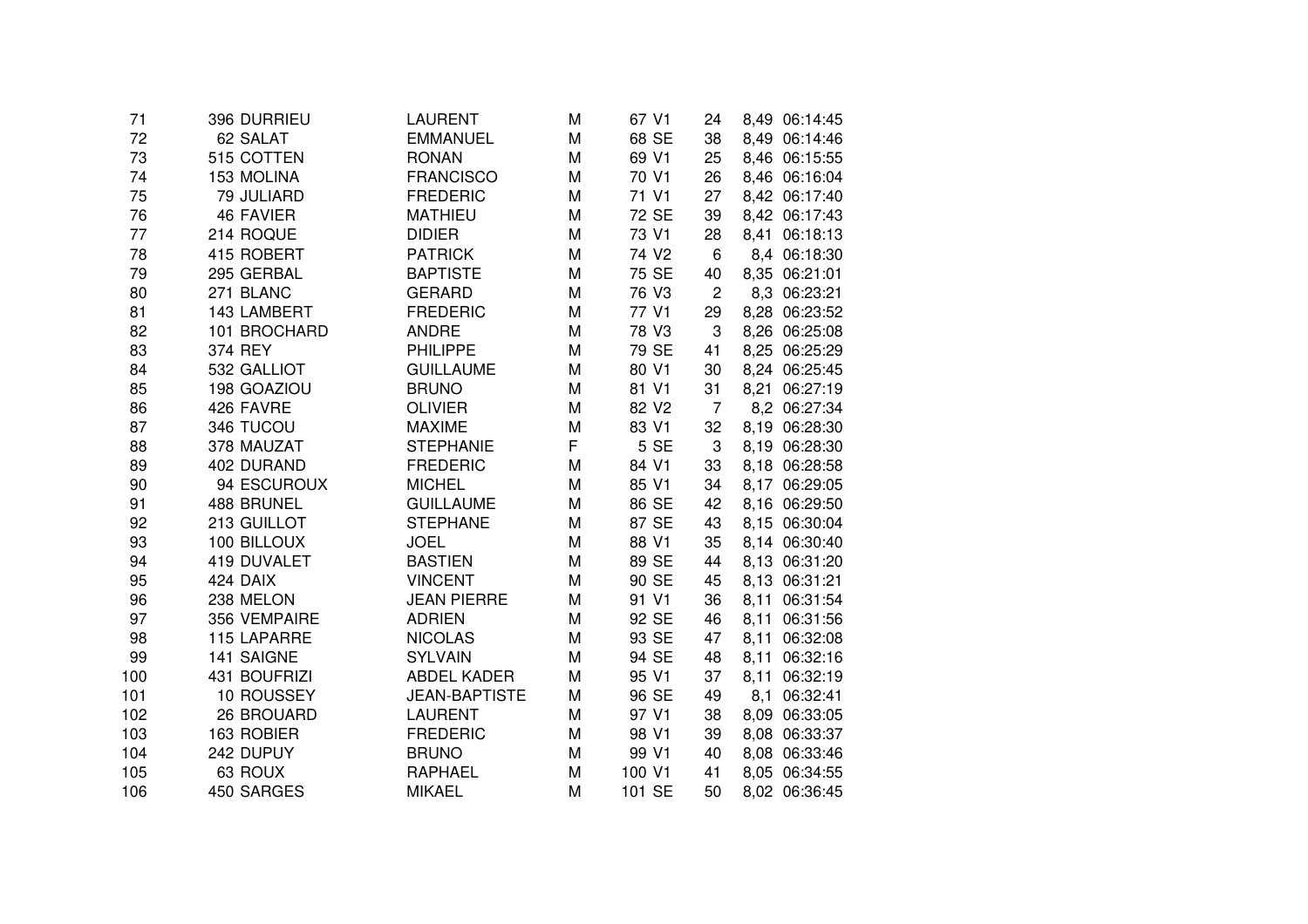| 107 | 399 CHARTIER        | JOËL                 | M | 102 V <sub>2</sub> | 8                       | 8,01 06:36:51    |
|-----|---------------------|----------------------|---|--------------------|-------------------------|------------------|
| 108 | 186 AILLOUD         | <b>SEBASTIEN</b>     | M | 103 V1             | 42                      | 8,01<br>06:36:53 |
| 109 | 288 SEGOND          | <b>DOMINIQUE</b>     | M | 104 V2             | 9                       | 8 06:37:26       |
| 110 | 354 GILET           | <b>DOMINIQUE</b>     | M | 105 V3             | $\overline{\mathbf{4}}$ | 7,98 06:38:21    |
| 111 | 306 MARIEZ          | <b>FABIEN</b>        | M | 106 V1             | 43                      | 7,98 06:38:22    |
| 112 | 27 THIVOLLE         | <b>THIERRY</b>       | M | 107 V1             | 44                      | 7,97 06:38:58    |
| 113 | 455 BOISSINOT       | <b>FRANCOIS</b>      | M | 108 SE             | 51                      | 7,96 06:39:25    |
| 114 | 233 GIMENEZ         | <b>SEBASTIEN</b>     | M | 109 SE             | 52                      | 7,95 06:40:12    |
| 115 | 327 OLIVIER         | <b>JACQUELINE</b>    | F | 6 V <sub>2</sub>   | $\mathbf{1}$            | 7,94 06:40:25    |
| 116 | 527 BERNARDIN       | <b>MARC</b>          | M | 110 SE             | 53                      | 7,93 06:40:58    |
| 117 | <b>403 PAINGRIS</b> | <b>JEAN-LUC</b>      | M | 111 V <sub>2</sub> | 10                      | 7,93 06:41:12    |
| 118 | 249 CUZIN           | <b>LAURENT</b>       | M | 112 V1             | 45                      | 7,92 06:41:34    |
| 119 | <b>185 THEROND</b>  | <b>CHRISTOPHE</b>    | M | 113 V1             | 46                      | 7,91<br>06:41:47 |
| 120 | 531 VOLARD-GILET    | <b>NICOLE</b>        | F | 7 V <sub>2</sub>   | $\overline{c}$          | 7,89 06:43:02    |
| 121 | 208 PECOLLET        | <b>JONATHAN</b>      | M | 114 SE             | 54                      | 7,85 06:45:14    |
| 122 | 256 AURIACOMBE      | <b>LAURENT</b>       | M | 115 V2             | 11                      | 7,84 06:45:44    |
| 123 | 408 CROUZAT         | <b>ALAIN</b>         | M | 116 V1             | 47                      | 7,81<br>06:47:11 |
| 124 | 454 ALRIC           | <b>ALAIN</b>         | M | 117 V <sub>2</sub> | 12                      | 7,81<br>06:47:23 |
| 125 | 145 QUIERS          | <b>JEAN PHILIPPE</b> | M | 118 V1             | 48                      | 7,81<br>06:47:23 |
| 126 | 146 ROBERT          | <b>BENJAMIN</b>      | M | 119 SE             | 55                      | 7,81<br>06:47:23 |
| 127 | 321 MEINIER         | <b>FREDERIC</b>      | M | 120 V1             | 49                      | 06:47:24<br>7,81 |
| 128 | 483 ROUSSET         | <b>JEAN-PAUL</b>     | M | 121 V2             | 13                      | 7,8 06:47:30     |
| 129 | <b>111 VAILLAND</b> | <b>GILLES</b>        | M | 122 V <sub>2</sub> | 14                      | 7,79 06:48:14    |
| 130 | 250 MAGNE           | <b>LUDOVIC</b>       | M | 123 SE             | 56                      | 7,79 06:48:28    |
| 131 | 129 DUPAS           | <b>TONY</b>          | M | 124 V1             | 50                      | 7,78 06:48:49    |
| 132 | 407 MARTIN          | <b>RODOLPHE</b>      | M | 125 V1             | 51                      | 7,78 06:48:55    |
| 133 | 266 FOURNIER        | <b>JÉROME</b>        | M | 126 SE             | 57                      | 7,77 06:49:24    |
| 134 | 513 JAMIER          | <b>NICOLAS</b>       | M | 127 V1             | 52                      | 7,76 06:49:35    |
| 135 | 170 DELEM           | <b>JEROME</b>        | M | 128 V1             | 53                      | 7,75 06:50:29    |
| 136 | 507 HEBERT          | <b>SERGE</b>         | M | 129 V2             | 15                      | 7,74 06:51:02    |
| 137 | 200 FRIGOUT         | <b>MATTHIEU</b>      | M | 130 SE             | 58                      | 7,73 06:51:30    |
| 138 | 5 MADRIGNAC         | <b>JEROME</b>        | M | 131 SE             | 59                      | 7,72 06:51:44    |
| 139 | 87 LESMARIE         | <b>JEAN-LOUIS</b>    | M | 132 V1             | 54                      | 7,72 06:51:49    |
| 140 | 84 MARIETTE         | JOËL                 | M | 133 V3             | 5                       | 7,72 06:51:50    |
| 141 | 405 HERISSON        | <b>FRANCK</b>        | M | 134 V1             | 55                      | 7,69 06:53:23    |
| 142 | 296 RAULO           | <b>SEBASTIEN</b>     | M | 135 V1             | 56                      | 7,66 06:55:00    |
|     |                     |                      |   |                    |                         |                  |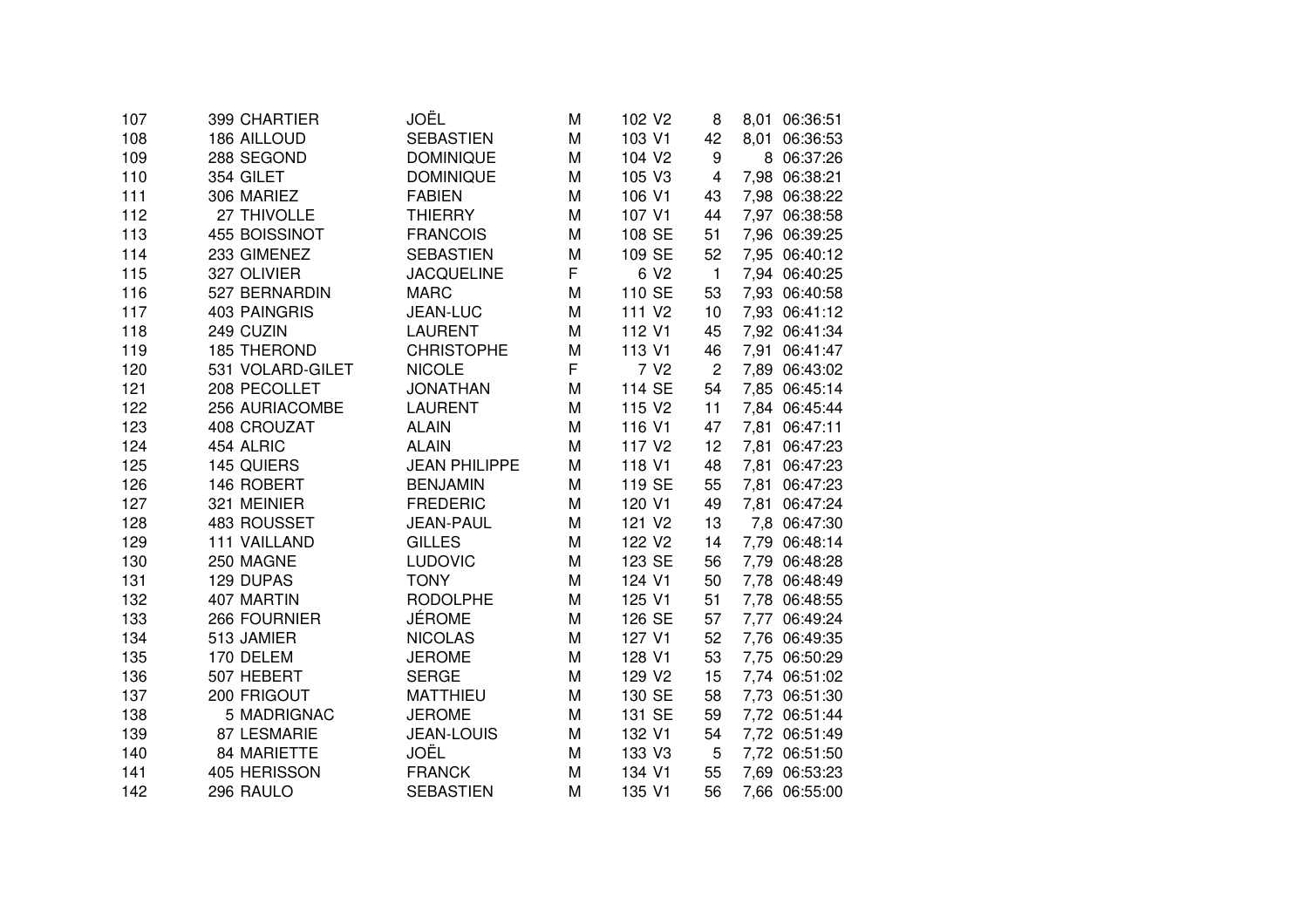| 143 | 292 BARBIER         | <b>VIRGINIE</b>     | F | 8 V1   | 3  | 7,65 06:55:32 |
|-----|---------------------|---------------------|---|--------|----|---------------|
| 144 | 193 DELILLE         | <b>DAVID</b>        | M | 136 SE | 60 | 7,65 06:55:33 |
| 145 | 314 DAVID           | <b>YANN</b>         | M | 137 V1 | 57 | 7,65 06:55:36 |
| 146 | 255 DEVISSCHER      | <b>PHILIPPE</b>     | M | 138 V1 | 58 | 7,62 06:57:13 |
| 147 | 257 COGNET          | <b>YVES</b>         | M | 139 V2 | 16 | 7,61 06:57:37 |
| 148 | 39 CAMBOUNET        | <b>JEAN JACQUES</b> | M | 140 V2 | 17 | 7,61 06:58:07 |
| 149 | 375 VOYEZ           | <b>BRUNO</b>        | M | 141 V2 | 18 | 7,58 06:59:16 |
| 150 | 516 BONNAL          | <b>WALTER</b>       | M | 142 V1 | 59 | 7,58 06:59:35 |
| 151 | 519 AUPHAN          | <b>CHRISTOPHE</b>   | M | 143 V1 | 60 | 7,56 07:00:51 |
| 152 | 370 MOULENE         | <b>VINCENT</b>      | M | 144 SE | 61 | 7,55 07:01:03 |
| 153 | 437 DELBES          | <b>PASCAL</b>       | M | 145 V2 | 19 | 7,55 07:01:12 |
| 154 | 448 PINGLOT         | <b>NICOLAS</b>      | M | 146 V1 | 61 | 7,54 07:01:41 |
| 155 | 284 GARREL          | <b>YOANN</b>        | M | 147 SE | 62 | 7,53 07:02:14 |
| 156 | 469 VEDRENNE        | <b>STEPHANE</b>     | M | 148 V1 | 62 | 7,53 07:02:19 |
| 157 | <b>47 CHEVALIER</b> | <b>JEAN MICHEL</b>  | M | 149 V2 | 20 | 7,53 07:02:23 |
| 158 | 286 NEGRON          | <b>PAUL</b>         | M | 150 SE | 63 | 7,52 07:02:38 |
| 159 | 340 VEIRIER         | <b>ANTHONY</b>      | M | 151 SE | 64 | 7,52 07:02:39 |
| 160 | 420 BARDIN          | <b>FRANCK</b>       | M | 152 V1 | 63 | 7,51 07:03:10 |
| 161 | 43 FONROUGE         | <b>SEBASTIEN</b>    | M | 153 SE | 65 | 7,51 07:03:32 |
| 162 | <b>183 DOUHERET</b> | <b>XAVIER</b>       | M | 154 V1 | 64 | 7,5 07:03:49  |
| 163 | 252 DUMONT          | <b>MATHIEU</b>      | M | 155 SE | 66 | 7,5 07:04:04  |
| 164 | 309 LE GALLOU       | PIERRE-YVES         | M | 156 V3 | 6  | 7,5 07:04:11  |
| 165 | 37 AUFORT           | <b>PATRICK</b>      | M | 157 V1 | 65 | 7,5 07:04:12  |
| 166 | 501 ADE             | <b>DAVID</b>        | M | 158 V1 | 66 | 7,49 07:04:21 |
| 167 | 502 MAREAU          | <b>PHILIPPE</b>     | M | 159 V1 | 67 | 7,49 07:04:21 |
| 168 | 207 ROULIN          | <b>ANTHONY</b>      | M | 160 SE | 67 | 7,49 07:04:32 |
| 169 | 385 MOREAU          | YOHANN              | M | 161 SE | 68 | 7,49 07:04:45 |
| 170 | 81 MARCEL           | <b>NICOLAS</b>      | M | 162 V1 | 68 | 7,48 07:05:21 |
| 171 | 179 FOUGERE         | <b>YANNIS</b>       | M | 163 V1 | 69 | 7,46 07:06:25 |
| 172 | 3 BENOLIEL          | <b>GUY</b>          | M | 164 V2 | 21 | 7,45 07:06:38 |
| 173 | 108 SOULIER         | <b>THIERRY</b>      | M | 165 V2 | 22 | 7,45 07:06:42 |
| 174 | 503 AVISSE          | <b>FABIEN</b>       | M | 166 SE | 69 | 7,45 07:06:44 |
| 175 | <b>218 BIER</b>     | <b>DAVID</b>        | M | 167 V1 | 70 | 7,45 07:06:54 |
| 176 | 217 GODIN           | PIERRE ANTOINE      | M | 168 V2 | 23 | 7,45 07:06:54 |
| 177 | 219 CAILLON         | <b>GUILLAUME</b>    | M | 169 SE | 70 | 7,45 07:06:55 |
| 178 | 112 BOREL           | <b>STEPHANE</b>     | M | 170 SE | 71 | 7,45 07:07:04 |
|     |                     |                     |   |        |    |               |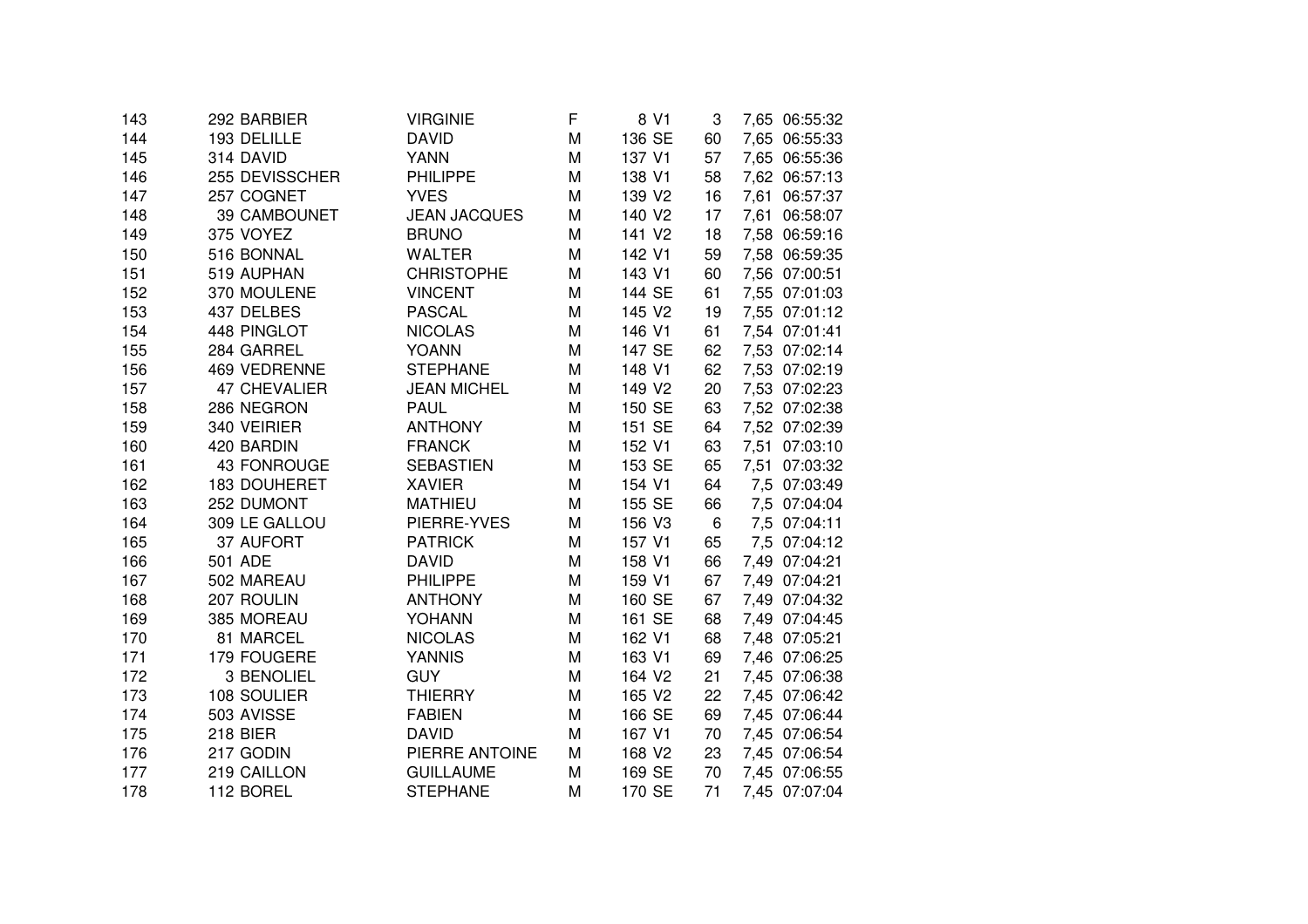| 379 LAFAGE             | <b>CEDRIC</b>                                                                                                                                                    | M                                                                                                                                                                                                            | 171 V1                          | 71                                                                                                            | 7,45 07:07:05                                            |
|------------------------|------------------------------------------------------------------------------------------------------------------------------------------------------------------|--------------------------------------------------------------------------------------------------------------------------------------------------------------------------------------------------------------|---------------------------------|---------------------------------------------------------------------------------------------------------------|----------------------------------------------------------|
| 517 PAINGRIS           | <b>BERNARD</b>                                                                                                                                                   | M                                                                                                                                                                                                            | 172 V2                          | 24                                                                                                            | 7,44 07:07:36                                            |
| <b>188 MAISONNETTE</b> | <b>LAURENT</b>                                                                                                                                                   | M                                                                                                                                                                                                            | 173 V1                          | 72                                                                                                            | 7,42 07:08:18                                            |
| 500 MAILLET            | <b>PHILIPPE</b>                                                                                                                                                  | M                                                                                                                                                                                                            | 174 V1                          | 73                                                                                                            | 7,41 07:09:12                                            |
| 205 HENRY              | <b>DAVID</b>                                                                                                                                                     | M                                                                                                                                                                                                            | 175 SE                          | 72                                                                                                            | 7,4 07:09:38                                             |
| 499 BLANCHYS           | <b>JEAN-MARIE</b>                                                                                                                                                | M                                                                                                                                                                                                            | 176 V2                          | 25                                                                                                            | 7,38 07:10:40                                            |
| 70 CARREIN             | <b>OLIVIER</b>                                                                                                                                                   | M                                                                                                                                                                                                            | 177 V1                          | 74                                                                                                            | 7,38 07:11:00                                            |
| 443 ULMET              | <b>LAURENT</b>                                                                                                                                                   | M                                                                                                                                                                                                            | 178 V2                          | 26                                                                                                            | 7,38 07:11:03                                            |
| 390 WURRY              | <b>NATHALIE</b>                                                                                                                                                  | F                                                                                                                                                                                                            | 9 V1                            | $\overline{4}$                                                                                                | 7,35 07:12:28                                            |
| 178 DE AZEVEDO         | <b>CELINE</b>                                                                                                                                                    | F                                                                                                                                                                                                            | 10 V <sub>2</sub>               | 3                                                                                                             | 7,35 07:12:44                                            |
| 9 CARSAC               | <b>JEROME</b>                                                                                                                                                    | M                                                                                                                                                                                                            | 179 V1                          | 75                                                                                                            | 7,34 07:12:59                                            |
| 330 GALÈS              | <b>CLÉMENT</b>                                                                                                                                                   | M                                                                                                                                                                                                            | 180 SE                          | 73                                                                                                            | 7,34 07:13:00                                            |
| 301 ROSSET             | <b>NICOLAS</b>                                                                                                                                                   | M                                                                                                                                                                                                            | 181 V1                          | 76                                                                                                            | 7,34 07:13:02                                            |
| 202 GUILLON            | <b>CEDRIC</b>                                                                                                                                                    | M                                                                                                                                                                                                            | 182 SE                          | 74                                                                                                            | 7,33 07:13:34                                            |
| 177 MELIN              | <b>LAURENT</b>                                                                                                                                                   | M                                                                                                                                                                                                            | 183 V2                          | 27                                                                                                            | 7,33 07:13:46                                            |
| 130 THOMASSE           | <b>FRANCK</b>                                                                                                                                                    | M                                                                                                                                                                                                            | 184 V1                          | 77                                                                                                            | 7,33 07:13:58                                            |
| 2 GANRY                | <b>CYRIL</b>                                                                                                                                                     | M                                                                                                                                                                                                            | 185 SE                          | 75                                                                                                            | 7,33 07:14:03                                            |
| <b>49 DUCHEIX</b>      | <b>XAVIER</b>                                                                                                                                                    | M                                                                                                                                                                                                            | 186 V1                          | 78                                                                                                            | 7,31 07:14:48                                            |
| 287 CANTOURNET         | <b>YANNICK</b>                                                                                                                                                   | M                                                                                                                                                                                                            | 187 SE                          | 76                                                                                                            | 7,31 07:14:49                                            |
| 168 ASFAUX             | <b>STEPHANE</b>                                                                                                                                                  | M                                                                                                                                                                                                            | 188 V1                          | 79                                                                                                            | 7,31 07:15:00                                            |
| 477 CHATEAU            | <b>VALERIE</b>                                                                                                                                                   |                                                                                                                                                                                                              | 11 V1                           | 5                                                                                                             | 7,3 07:15:20                                             |
|                        |                                                                                                                                                                  | M                                                                                                                                                                                                            |                                 |                                                                                                               | 7,3 07:15:21                                             |
| 187 LEGENT             | <b>MATHIEU</b>                                                                                                                                                   | M                                                                                                                                                                                                            | 190 V1                          |                                                                                                               | 7,3 07:15:47                                             |
| 23 LEYROLLE            |                                                                                                                                                                  | M                                                                                                                                                                                                            | 191 SE                          | 77                                                                                                            | 7,29 07:16:29                                            |
|                        |                                                                                                                                                                  | M                                                                                                                                                                                                            |                                 |                                                                                                               | 7,28 07:16:44                                            |
|                        |                                                                                                                                                                  | M                                                                                                                                                                                                            | 193 V1                          |                                                                                                               | 7,28 07:16:45                                            |
|                        |                                                                                                                                                                  |                                                                                                                                                                                                              |                                 |                                                                                                               | 7,28 07:17:04                                            |
|                        |                                                                                                                                                                  | M                                                                                                                                                                                                            |                                 |                                                                                                               | 7,27 07:17:10                                            |
|                        |                                                                                                                                                                  |                                                                                                                                                                                                              |                                 |                                                                                                               | 7,27 07:17:15                                            |
|                        |                                                                                                                                                                  |                                                                                                                                                                                                              |                                 |                                                                                                               | 7,27 07:17:31                                            |
|                        |                                                                                                                                                                  |                                                                                                                                                                                                              |                                 | 4                                                                                                             | 7,26 07:17:52                                            |
|                        |                                                                                                                                                                  |                                                                                                                                                                                                              |                                 |                                                                                                               | 7,25 07:18:43                                            |
|                        |                                                                                                                                                                  |                                                                                                                                                                                                              |                                 |                                                                                                               | 7,24 07:19:02                                            |
| 324 MAUPLIN            | <b>MIKAEL</b>                                                                                                                                                    | M                                                                                                                                                                                                            | 200 SE                          | 80                                                                                                            | 7,24 07:19:19                                            |
|                        |                                                                                                                                                                  | M                                                                                                                                                                                                            | 201 V1                          | 84                                                                                                            | 7,24 07:19:20                                            |
| 34 DASTE               | <b>DOMINIQUE</b>                                                                                                                                                 | M                                                                                                                                                                                                            | 202 V2                          | 32                                                                                                            | 7,22 07:20:29                                            |
|                        | 82 MALBO<br>322 NEURY<br><b>139 DESNOYERS</b><br>137 RIVIERE<br>334 GENET<br>278 COURTEFOIX<br>59 TANGUY<br>473 CAHIN<br>239 LAHOCHE<br>461 BADANA<br>323 ANTIGA | <b>CHRISTIAN</b><br>LOÏC<br><b>JEAN MARC</b><br><b>VINCENT</b><br><b>DOMINIQUE</b><br><b>ROMAIN</b><br><b>SEBASTIEN</b><br><b>LAURENT</b><br><b>NADEGE</b><br><b>FABIEN</b><br><b>JOSE</b><br><b>FABRICE</b> | F<br>M<br>M<br>M<br>F<br>M<br>M | 189 V2<br>192 V <sub>2</sub><br>194 V2<br>195 SE<br>196 V1<br>197 SE<br>12 SE<br>198 V1<br>199 V <sub>2</sub> | 28<br>80<br>29<br>81<br>30<br>78<br>82<br>79<br>83<br>31 |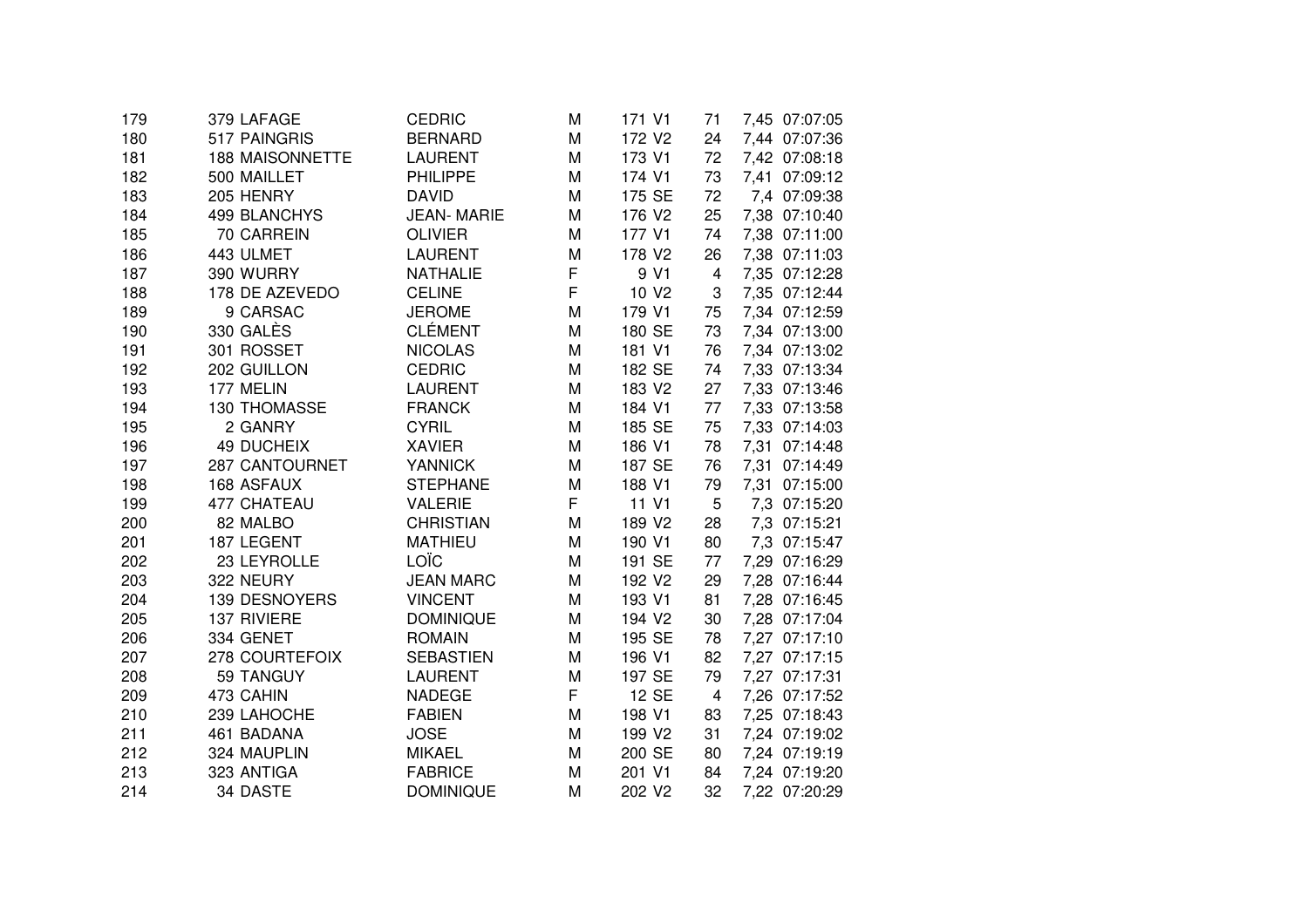| 215 | 345 PELLERIN          | <b>MICKAEL</b>     | Μ | 203 SE             | 81             | 7,22 07:20:35 |  |
|-----|-----------------------|--------------------|---|--------------------|----------------|---------------|--|
| 216 | 344 LUPUYAU           | <b>PIERRE</b>      | M | 204 V2             | 33             | 7,2 07:21:29  |  |
| 217 | 441 BRUGUIERE         | <b>FRANCOIS</b>    | M | 205 SE             | 82             | 7,18 07:23:10 |  |
| 218 | 410 CHARBONNEL        | <b>RICHARD</b>     | M | 206 V1             | 85             | 7,16 07:24:17 |  |
| 219 | 234 MESPLES           | <b>LILIAN</b>      | M | 207 V1             | 86             | 7,15 07:25:01 |  |
| 220 | <b>384 DUCHATELLE</b> | <b>JEROME</b>      | M | 208 V1             | 87             | 7,14 07:25:09 |  |
| 221 | <b>73 TEMPLIER</b>    | <b>JEAN-DANIEL</b> | M | 209 V1             | 88             | 7,14 07:25:36 |  |
| 222 | 166 CAZELLE           | <b>DIDIER</b>      | M | 210 V2             | 34             | 7,14 07:25:36 |  |
| 223 | 360 BERLAND           | <b>JACKY</b>       | M | 211 V <sub>2</sub> | 35             | 7,13 07:26:07 |  |
| 224 | 267 DUSSOUCHAUD       | <b>CHRISTIAN</b>   | M | 212 V3             | $\overline{7}$ | 7,11 07:26:56 |  |
| 225 | 305 BONNEFOY          | <b>ANDRE</b>       | M | 213 V3             | 8              | 7,11 07:27:00 |  |
| 226 | 281 FLANDRIN          | <b>JEROME</b>      | M | 214 V1             | 89             | 7,11 07:27:03 |  |
| 227 | 442 CHARDON           | <b>CHRISTOPHE</b>  | M | 215 V1             | 90             | 7,11 07:27:19 |  |
| 228 | 457 LABARDE           | <b>STEPHANE</b>    | M | 216 V1             | 91             | 7,11 07:27:19 |  |
| 229 | 164 MONTIS            | <b>CHRISTOPHE</b>  | M | 217 V1             | 92             | 7,11 07:27:29 |  |
| 230 | 68 NEUROHR            | <b>CHRISTIAN</b>   | M | 218 V2             | 36             | 7,1 07:27:41  |  |
| 231 | 77 GARNIER            | <b>FABRICE</b>     | M | 219 V1             | 93             | 7,1 07:27:57  |  |
| 232 | 95 ROUCHY             | <b>REGIS</b>       | M | 220 SE             | 83             | 7,08 07:28:51 |  |
| 233 | 195 BESSOT            | <b>VERONIQUE</b>   | F | 13 V <sub>2</sub>  | 4              | 7,08 07:28:56 |  |
| 234 | 160 RIGAL             | <b>JEAN-MARC</b>   | M | 221 V2             | 37             | 7,08 07:28:56 |  |
| 235 | 74 LE MER             | GÉRARD             | M | 222 V <sub>2</sub> | 38             | 7,08 07:28:59 |  |
| 236 | 50 BOSSIS             | <b>EMMANUEL</b>    | M | 223 V1             | 94             | 7,08 07:29:03 |  |
| 237 | 505 DO NASCIMENTO     | <b>DAMIEN</b>      | M | 224 SE             | 84             | 7,07 07:29:40 |  |
| 238 | 76 DUMOND             | <b>BENJAMIN</b>    | M | 225 SE             | 85             | 7,07 07:29:44 |  |
| 239 | <b>36 SAUTREUIL</b>   | <b>ERIC</b>        | M | 226 V1             | 95             | 7,07 07:29:53 |  |
| 240 | 380 BRU               | <b>MATTHIEU</b>    | M | 227 SE             | 86             | 7,05 07:30:58 |  |
| 241 | 69 BESSON             | <b>LYDIE</b>       | F | 14 V1              | 6              | 7,03 07:32:02 |  |
| 242 | 203 RAOULT            | <b>BENJAMIN</b>    | M | 228 SE             | 87             | 7,03 07:32:19 |  |
| 243 | 210 FAIVRE            | <b>REMI</b>        | M | 229 SE             | 88             | 7,03 07:32:20 |  |
| 244 | 159 GODEFROY          | <b>LUC</b>         | M | 230 V1             | 96             | 7,03 07:32:37 |  |
| 245 | 173 RACINE            | <b>ALAIN</b>       | M | 231 V1             | 97             | 7,03 07:32:38 |  |
| 246 | 365 TERRAL            | <b>CYRIL</b>       | M | 232 SE             | 89             | 7,02 07:32:51 |  |
| 247 | 341 TREMEAU           | <b>OLIVIER</b>     | M | 233 V1             | 98             | 7 07:34:30    |  |
| 248 | 523 RIBEREAU          | <b>FABIEN</b>      | M | 234 SE             | 90             | 6,99 07:34:45 |  |
| 249 | 92 LAVAL              | MARIE-LAURE        | F | 15 V <sub>2</sub>  | 5              | 6,96 07:36:42 |  |
| 250 | 373 DELVILLE          | <b>FREDERIC</b>    | M | 235 V1             | 99             | 6,96 07:36:52 |  |
|     |                       |                    |   |                    |                |               |  |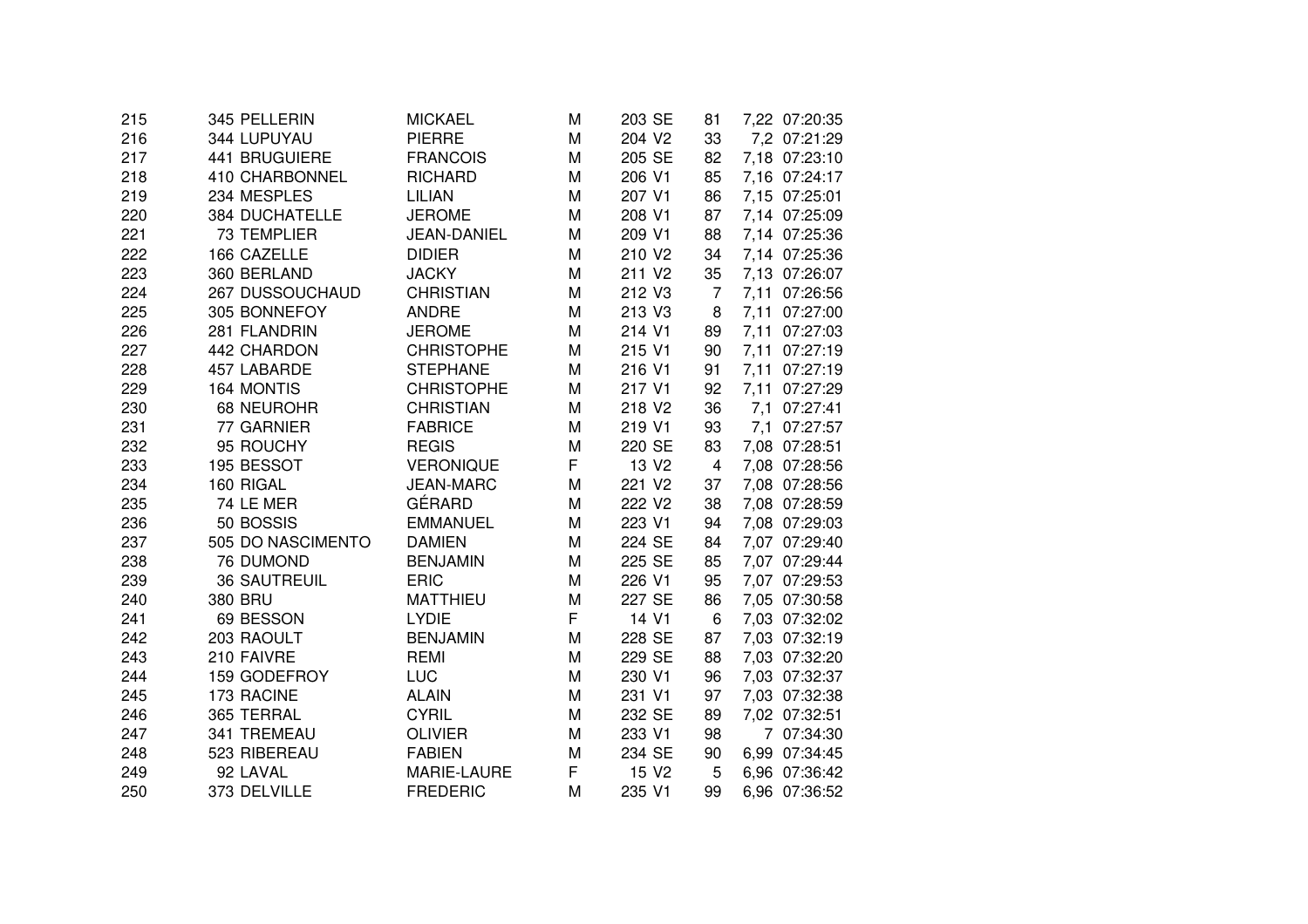| 251 | 359 ALLARY          | <b>PATRICK</b>    | M | 236 V <sub>2</sub> | 39             | 6,96 07:37:08 |
|-----|---------------------|-------------------|---|--------------------|----------------|---------------|
| 252 | 110 COURALLY        | <b>SYLVIE</b>     | F | 16 V1              | $\overline{7}$ | 6,95 07:37:14 |
| 253 | 260 SERRE           | <b>LAURENT</b>    | M | 237 V2             | 40             | 6,95 07:37:16 |
| 254 | 414 MARTIN          | <b>YVES</b>       | M | 238 V3             | 9              | 6,94 07:38:02 |
| 255 | 11 CARCANAGUE       | G?RAUD            | M | 239 SE             | 91             | 6,94 07:38:10 |
| 256 | 127 SCHMITT         | <b>ALAIN</b>      | M | 240 V2             | 41             | 6,93 07:38:51 |
| 257 | 235 GENESTE         | <b>NICOLAS</b>    | M | 241 V1             | 100            | 6,93 07:38:59 |
| 258 | 362 VARIN           | <b>CHRISTOPHE</b> | M | 242 V2             | 42             | 6,93 07:39:00 |
| 259 | 20 MONMINOUX        | <b>NICOLAS</b>    | M | 243 SE             | 92             | 6,93 07:39:08 |
| 260 | 80 DURIF            | <b>NICOLAS</b>    | M | 244 SE             | 93             | 6,93 07:39:09 |
| 261 | 482 MATHIEU         | <b>STEPHANE</b>   | M | 245 V1             | 101            | 6,93 07:39:11 |
| 262 | 182 GENGEMBRE       | <b>MARC</b>       | M | 246 SE             | 94             | 6,92 07:39:19 |
| 263 | 263 PINEAU          | <b>STÉPHANE</b>   | M | 247 V1             | 102            | 6,92 07:39:23 |
| 264 | 514 BOINET          | <b>THIERRY</b>    | M | 248 V1             | 103            | 6,92 07:39:35 |
| 265 | 335 RUBIO           | <b>NOEL</b>       | M | 249 V2             | 43             | 6,91 07:40:07 |
| 266 | 158 DEGEORGES       | <b>PHILIPPE</b>   | M | 250 V1             | 104            | 6,91 07:40:21 |
| 267 | 382 MILON           | <b>FRANCK</b>     | M | 251 V1             | 105            | 6,91 07:40:22 |
| 268 | 51 MABIT            | <b>ROMUALD</b>    | M | 252 V1             | 106            | 6,9 07:40:35  |
| 269 | 228 LE FAUCHEUR     | <b>CHRISTOPHE</b> | M | 253 V1             | 107            | 6,89 07:41:17 |
| 270 | 303 MOSMEAU         | <b>CHRISTELLE</b> | F | 17 V1              | 8              | 6,89 07:41:38 |
| 271 | 302 LEJEUNE         | <b>PIERRE</b>     | M | 254 V1             | 108            | 6,89 07:41:38 |
| 272 | <b>16 ROUCHY</b>    | <b>ERIC</b>       | M | 255 SE             | 95             | 6,88 07:41:55 |
| 273 | 116 JACQUET         | <b>BRUCE</b>      | M | 256 SE             | 96             | 6,86 07:43:50 |
| 274 | 388 GOUJAT          | <b>FREDERIC</b>   | M | 257 SE             | 97             | 6,86 07:43:51 |
| 275 | 464 MASSON          | <b>BENOIT</b>     | M | 258 SE             | 98             | 6,85 07:43:55 |
| 276 | 89 LEBLANC          | <b>ALEXANDRE</b>  | M | 259 SE             | 99             | 6,85 07:44:09 |
| 277 | 264 MOUILLET        | <b>ARNAUD</b>     | M | 260 V1             | 109            | 6,84 07:45:02 |
| 278 | 194 BOUILLET        | <b>NORA</b>       | F | 18 SE              | 5              | 6,81 07:46:42 |
| 279 | 479 PARIS           | <b>CHRISTIAN</b>  | M | 261 V2             | 44             | 6,81 07:46:42 |
| 280 | <b>157 SABATIER</b> | <b>THIERRY</b>    | M | 262 V2             | 45             | 6,8 07:47:22  |
| 281 | 107 BANCHAREL       | <b>PIERRE</b>     | M | 263 V1             | 110            | 6,78 07:48:59 |
| 282 | 367 CYPIERE         | <b>FABIEN</b>     | M | 264 SE             | 100            | 6,78 07:49:00 |
| 283 | 258 MURIN           | <b>GERARD</b>     | M | 265 V3             | 10             | 6,75 07:50:56 |
| 284 | 254 COME            | <b>FRANCOIS</b>   | Μ | 266 V1             | 111            | 6,75 07:51:24 |
| 285 | 416 ASTINGS         | <b>GREGORY</b>    | M | 267 V1             | 112            | 6,74 07:51:42 |
| 286 | 471 ROQUIER         | <b>VIRGINIE</b>   | F | 19 SE              | 6              | 6,74 07:51:46 |
|     |                     |                   |   |                    |                |               |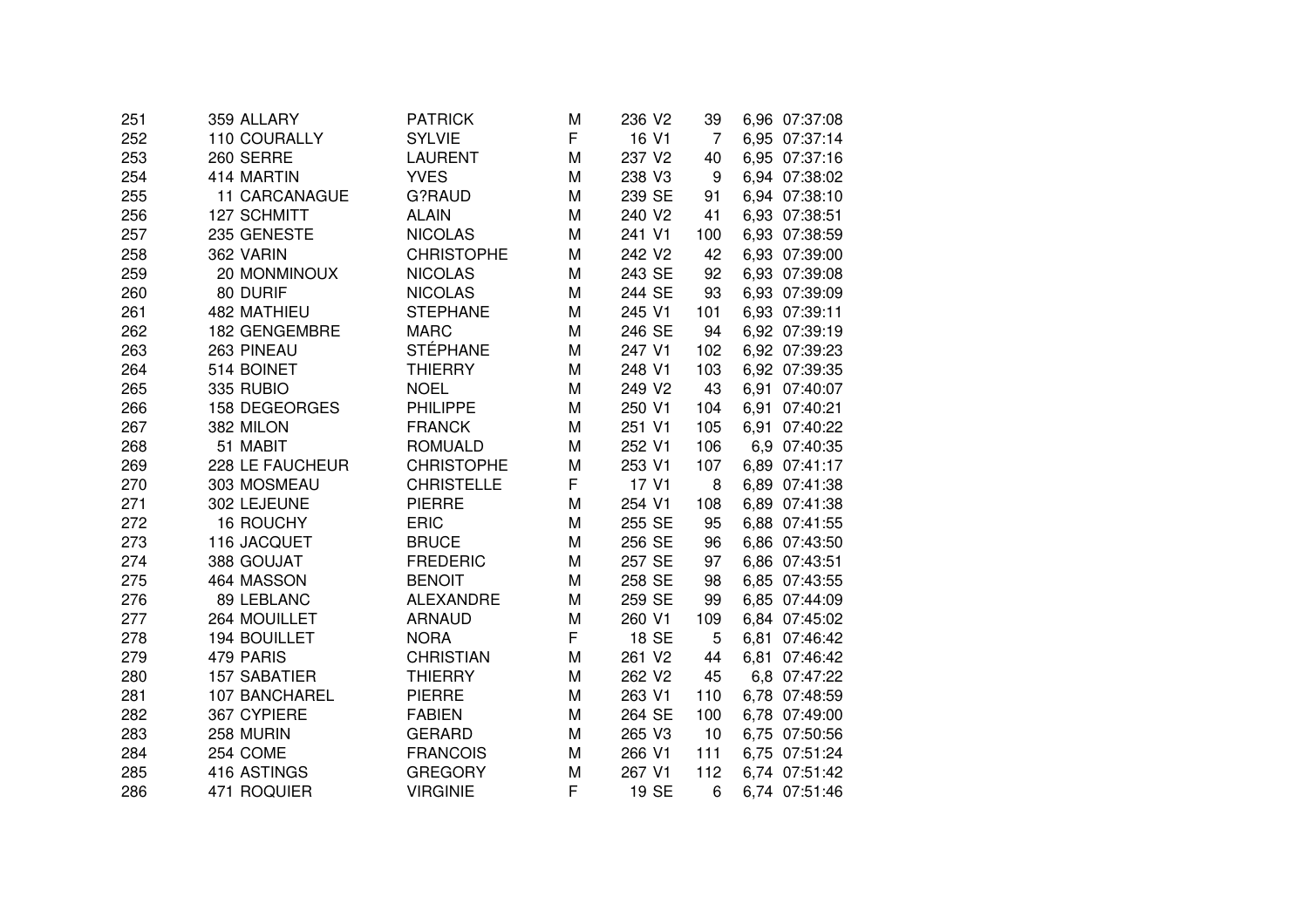|  |                                                                                                                                                                                                                                                                                                                                                                                                                                                                                                                                              |                                                                                                         |                                                |                                                                             |                                                                     | 6,74 07:51:48 |
|--|----------------------------------------------------------------------------------------------------------------------------------------------------------------------------------------------------------------------------------------------------------------------------------------------------------------------------------------------------------------------------------------------------------------------------------------------------------------------------------------------------------------------------------------------|---------------------------------------------------------------------------------------------------------|------------------------------------------------|-----------------------------------------------------------------------------|---------------------------------------------------------------------|---------------|
|  | <b>ISABELLE</b>                                                                                                                                                                                                                                                                                                                                                                                                                                                                                                                              | F                                                                                                       | 20 V <sub>2</sub>                              | 6                                                                           |                                                                     | 6,74 07:52:09 |
|  | LOIC                                                                                                                                                                                                                                                                                                                                                                                                                                                                                                                                         | M                                                                                                       | 269 SE                                         | 101                                                                         |                                                                     | 6,73 07:52:22 |
|  | <b>THIERRY</b>                                                                                                                                                                                                                                                                                                                                                                                                                                                                                                                               | M                                                                                                       | 270 V1                                         | 114                                                                         |                                                                     | 6,73 07:52:27 |
|  | <b>MICHEL</b>                                                                                                                                                                                                                                                                                                                                                                                                                                                                                                                                | M                                                                                                       | 271 V3                                         | 11                                                                          |                                                                     | 6,73 07:52:43 |
|  | <b>PATRICK</b>                                                                                                                                                                                                                                                                                                                                                                                                                                                                                                                               | M                                                                                                       | 272 V1                                         | 115                                                                         |                                                                     | 6,73 07:52:45 |
|  | <b>BRUNO</b>                                                                                                                                                                                                                                                                                                                                                                                                                                                                                                                                 | M                                                                                                       | 273 V1                                         | 116                                                                         |                                                                     | 6,71 07:53:37 |
|  | <b>ALEXANDRA</b>                                                                                                                                                                                                                                                                                                                                                                                                                                                                                                                             | F                                                                                                       | 21 SE                                          | $\overline{7}$                                                              |                                                                     | 6,71 07:54:06 |
|  | <b>JEAN MARC</b>                                                                                                                                                                                                                                                                                                                                                                                                                                                                                                                             | M                                                                                                       | 274 V1                                         | 117                                                                         |                                                                     | 6,71 07:54:08 |
|  | <b>PIERRE</b>                                                                                                                                                                                                                                                                                                                                                                                                                                                                                                                                | M                                                                                                       | 275 V3                                         | 12                                                                          |                                                                     | 6,7 07:54:16  |
|  | <b>CHRISTINE</b>                                                                                                                                                                                                                                                                                                                                                                                                                                                                                                                             | F                                                                                                       | 22 V1                                          | 9                                                                           |                                                                     | 6,7 07:54:31  |
|  | <b>DENIS</b>                                                                                                                                                                                                                                                                                                                                                                                                                                                                                                                                 | M                                                                                                       | 276 V1                                         | 118                                                                         |                                                                     | 6,7 07:54:58  |
|  | RÉNALD                                                                                                                                                                                                                                                                                                                                                                                                                                                                                                                                       | M                                                                                                       | 277 V1                                         | 119                                                                         |                                                                     | 6,69 07:55:04 |
|  | <b>SEBASTIEN</b>                                                                                                                                                                                                                                                                                                                                                                                                                                                                                                                             | M                                                                                                       | 278 V1                                         | 120                                                                         |                                                                     | 6,69 07:55:04 |
|  | <b>NICOLAS</b>                                                                                                                                                                                                                                                                                                                                                                                                                                                                                                                               | M                                                                                                       | 279 SE                                         | 102                                                                         |                                                                     | 6,69 07:55:10 |
|  | <b>FREDDY</b>                                                                                                                                                                                                                                                                                                                                                                                                                                                                                                                                | M                                                                                                       | 280 SE                                         | 103                                                                         |                                                                     | 6,68 07:55:47 |
|  | <b>NICOLAS</b>                                                                                                                                                                                                                                                                                                                                                                                                                                                                                                                               | M                                                                                                       | 281 V1                                         | 121                                                                         |                                                                     | 6,68 07:55:47 |
|  | <b>CLAUDE</b>                                                                                                                                                                                                                                                                                                                                                                                                                                                                                                                                | M                                                                                                       | 282 V2                                         | 46                                                                          |                                                                     | 6,68 07:55:56 |
|  | <b>CECILE</b>                                                                                                                                                                                                                                                                                                                                                                                                                                                                                                                                |                                                                                                         | 23 V1                                          | 10                                                                          |                                                                     | 6,68 07:56:18 |
|  | <b>FRANCOIS</b>                                                                                                                                                                                                                                                                                                                                                                                                                                                                                                                              | M                                                                                                       | 283 SE                                         | 104                                                                         |                                                                     | 6,68 07:56:20 |
|  | <b>JEROME</b>                                                                                                                                                                                                                                                                                                                                                                                                                                                                                                                                | M                                                                                                       | 284 V1                                         | 122                                                                         |                                                                     | 6,67 07:56:57 |
|  | <b>ERIC</b>                                                                                                                                                                                                                                                                                                                                                                                                                                                                                                                                  | M                                                                                                       | 285 V1                                         | 123                                                                         |                                                                     | 6,67 07:56:58 |
|  | <b>FABRICE</b>                                                                                                                                                                                                                                                                                                                                                                                                                                                                                                                               | M                                                                                                       | 286 V1                                         | 124                                                                         |                                                                     | 6,67 07:56:59 |
|  | <b>CHRISTIAN</b>                                                                                                                                                                                                                                                                                                                                                                                                                                                                                                                             | M                                                                                                       | 287 V2                                         | 47                                                                          |                                                                     | 6,65 07:57:52 |
|  | <b>FRANCK</b>                                                                                                                                                                                                                                                                                                                                                                                                                                                                                                                                | M                                                                                                       | 288 V1                                         | 125                                                                         |                                                                     | 6,63 07:59:27 |
|  | <b>VINCENT</b>                                                                                                                                                                                                                                                                                                                                                                                                                                                                                                                               | M                                                                                                       | 289 SE                                         | 105                                                                         |                                                                     | 6,63 07:59:32 |
|  | <b>THIERRY</b>                                                                                                                                                                                                                                                                                                                                                                                                                                                                                                                               |                                                                                                         |                                                |                                                                             |                                                                     | 6,63 07:59:41 |
|  | <b>BERTRAND</b>                                                                                                                                                                                                                                                                                                                                                                                                                                                                                                                              | M                                                                                                       |                                                |                                                                             |                                                                     | 6,62 08:00:07 |
|  |                                                                                                                                                                                                                                                                                                                                                                                                                                                                                                                                              |                                                                                                         |                                                |                                                                             |                                                                     | 6,62 08:00:14 |
|  |                                                                                                                                                                                                                                                                                                                                                                                                                                                                                                                                              |                                                                                                         |                                                |                                                                             |                                                                     | 6,61 08:00:53 |
|  |                                                                                                                                                                                                                                                                                                                                                                                                                                                                                                                                              |                                                                                                         |                                                |                                                                             |                                                                     | 6,6 08:01:28  |
|  |                                                                                                                                                                                                                                                                                                                                                                                                                                                                                                                                              |                                                                                                         |                                                |                                                                             |                                                                     | 6,6 08:01:33  |
|  |                                                                                                                                                                                                                                                                                                                                                                                                                                                                                                                                              |                                                                                                         |                                                |                                                                             |                                                                     | 6,6 08:01:36  |
|  | <b>CHRISTINE</b>                                                                                                                                                                                                                                                                                                                                                                                                                                                                                                                             |                                                                                                         | 25 V1                                          | 11                                                                          |                                                                     | 6,6 08:02:05  |
|  | <b>MAURICE</b>                                                                                                                                                                                                                                                                                                                                                                                                                                                                                                                               | M                                                                                                       | 296 V3                                         | 13                                                                          |                                                                     | 6,59 08:02:28 |
|  | <b>YVELISE</b>                                                                                                                                                                                                                                                                                                                                                                                                                                                                                                                               |                                                                                                         | 26 V2                                          |                                                                             |                                                                     | 6,59 08:02:29 |
|  | 472 ROQUIER<br>371 BESCONT<br>72 PALOMAR<br>317 VAN HONACKER<br>230 MOLINA<br>1 CATHERINE<br>509 ROYET<br>347 PERQUIN<br>348 HERMABESSIERE<br>44 MOULY<br>99 PEIRCE<br>48 NOEL<br>484 HERVE<br>480 HELIAS<br>60 DESMARTIN<br>126 LASALLE<br>120 ROLAND<br>4 BENOLIEL<br>352 LANFRANCHI<br>8 TISSANDIER<br>311 PICARONIE<br>418 BONNEL<br>387 POLIMENI<br>511 BARANGER<br>172 LAIDET<br>61 HERAULT<br>65 AMARGER<br>191 LOTHORE<br>435 PARRA<br>467 PASSOT<br>231 MERLIN<br>31 IRONDELLE<br>93 FERREY<br>142 BLEU<br>125 PICARD<br>124 PICARD | <b>DAMIEN</b><br><b>JEAN-DIDIER</b><br><b>AUDREY</b><br><b>REMY</b><br><b>ANTHONY</b><br><b>ANTOINE</b> | M<br>F<br>M<br>M<br>F<br>M<br>M<br>M<br>F<br>F | 268 V1<br>290 SE<br>291 V1<br>292 V2<br>24 SE<br>293 V1<br>294 SE<br>295 V1 | 113<br>106<br>126<br>48<br>8<br>127<br>107<br>128<br>$\overline{7}$ |               |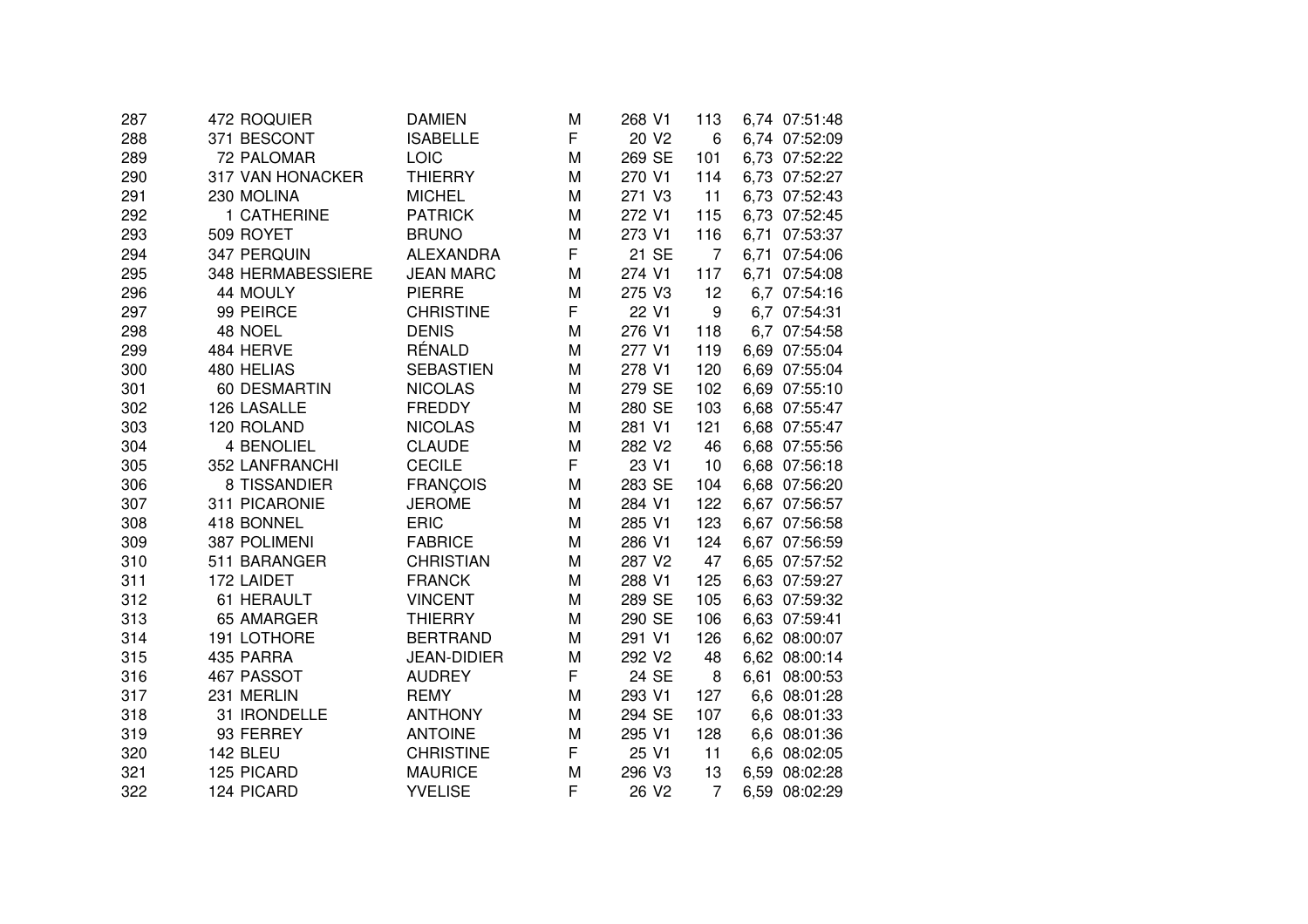| 323 | 274 GOUBET            | RAPHAEL                | M | 297 V1             | 129 | 6,59 08:02:54 |
|-----|-----------------------|------------------------|---|--------------------|-----|---------------|
| 324 | 393 PIGEYRE           | <b>SEBASTIEN</b>       | M | 298 SE             | 108 | 6,58 08:03:02 |
| 325 | 413 GUELLEC           | <b>PATRICK</b>         | M | 299 V2             | 49  | 6,58 08:03:29 |
| 326 | 192 PIERCE            | <b>ROB</b>             | M | 300 V1             | 130 | 6,57 08:03:47 |
| 327 | 508 BENGUEDDA         | <b>VERONIQUE</b>       | F | 27 V1              | 12  | 6,57 08:04:03 |
| 328 | 226 MARCHAPT          | <b>LAURE</b>           | F | 28 SE              | 9   | 6,57 08:04:04 |
| 329 | 227 TARRADE           | <b>MATHIEU</b>         | M | 301 SE             | 109 | 6,57 08:04:04 |
| 330 | 417 DERIN             | <b>ARNAUD</b>          | M | 302 SE             | 110 | 6,57 08:04:15 |
| 331 | 427 BONNECHERE        | <b>PASCAL</b>          | M | 303 V2             | 50  | 6,57 08:04:17 |
| 332 | 429 VESQUE            | <b>FREDERIK</b>        | M | 304 SE             | 111 | 6,57 08:04:21 |
| 333 | 149 HAMMERER          | <b>JOEL</b>            | M | 305 V1             | 131 | 6,56 08:04:36 |
| 334 | 167 FAYET             | <b>GERARD</b>          | M | 306 V1             | 132 | 6,56 08:04:41 |
| 335 | 132 LIEURADE          | <b>JEROME</b>          | M | 307 V1             | 133 | 6,56 08:04:56 |
| 336 | 297 DUHAMEL           | <b>BRUNO</b>           | M | 308 V2             | 51  | 6,54 08:06:29 |
| 337 | 404 SALOU             | <b>DANIEL</b>          | M | 309 V1             | 134 | 6,53 08:06:48 |
| 338 | 30 GONCALVES ALVES    | <b>CARLOS</b>          | M | 310 V1             | 135 | 6,52 08:07:26 |
| 339 | 237 ABDELKRIM         | CAMEL                  | M | 311 SE             | 112 | 6,52 08:07:26 |
| 340 | 434 MONNERAYE         | <b>MONIQUE</b>         | F | 29 V2              | 8   | 6,51 08:08:33 |
| 341 | 90 COURNIL            | <b>JEAN-PIERRE</b>     | M | 312 V1             | 136 | 6,5 08:09:10  |
| 342 | 411 RENAULT           | <b>VÉRONIQUE</b>       | F | 30 V <sub>2</sub>  | 9   | 6,5 08:09:32  |
| 343 | 510 SONZOGNI          | <b>JEAN-PAUL</b>       | M | 313 V2             | 52  | 6,49 08:09:49 |
| 344 | 276 RUGGERI           | <b>ETIENNE</b>         | M | 314 V <sub>2</sub> | 53  | 6,49 08:09:50 |
| 345 | 462 CAROUGE           | <b>LAURENT</b>         | M | 315 V1             | 137 | 6,48 08:10:35 |
| 346 | 355 CHOCHOIS          | <b>FREDERIC</b>        | M | 316 V1             | 138 | 6,48 08:10:45 |
| 347 | 392 DELALEUF          | <b>CHRISTOPHE</b>      | M | 317 V1             | 139 | 6,48 08:10:53 |
| 348 | 261 DZIEDZICZAK       | <b>FREDERIC</b>        | M | 318 V2             | 54  | 6,48 08:10:56 |
| 349 | <b>152 VERMENOUZE</b> | <b>CLAUDE</b>          | M | 319 SE             | 113 | 6,48 08:10:59 |
| 350 | 154 DESAIVRE          | <b>VINCENT</b>         | M | 320 V1             | 140 | 6,47 08:11:35 |
| 351 | 169 SAVARY            | <b>FLORIAN</b>         | M | 321 SE             | 114 | 6,46 08:12:30 |
| 352 | 504 LEBLOND           | <b>LAURENT</b>         | M | 322 V1             | 141 | 6,45 08:13:09 |
| 353 | <b>42 BIOULAC</b>     | ANDRÉ                  | M | 323 V3             | 14  | 6,45 08:13:16 |
| 354 | 432 PERRIN            | <b>CHRISTIAN</b>       | M | 324 V2             | 55  | 6,44 08:13:26 |
| 355 | 114 JUGIE             | <b>PASCAL</b>          | M | 325 V2             | 56  | 6,44 08:13:49 |
| 356 | 368 ALVES             | <b>FREDERIC</b>        | M | 326 V1             | 142 | 6,41 08:15:52 |
| 357 | <b>148 DIF</b>        | <b>EMMANUEL</b>        | M | 327 V1             | 143 | 6,41 08:16:08 |
| 358 | 21 ROUX               | <b>JEAN-CHRISTOPHE</b> | M | 328 SE             | 115 | 6,4 08:17:12  |
|     |                       |                        |   |                    |     |               |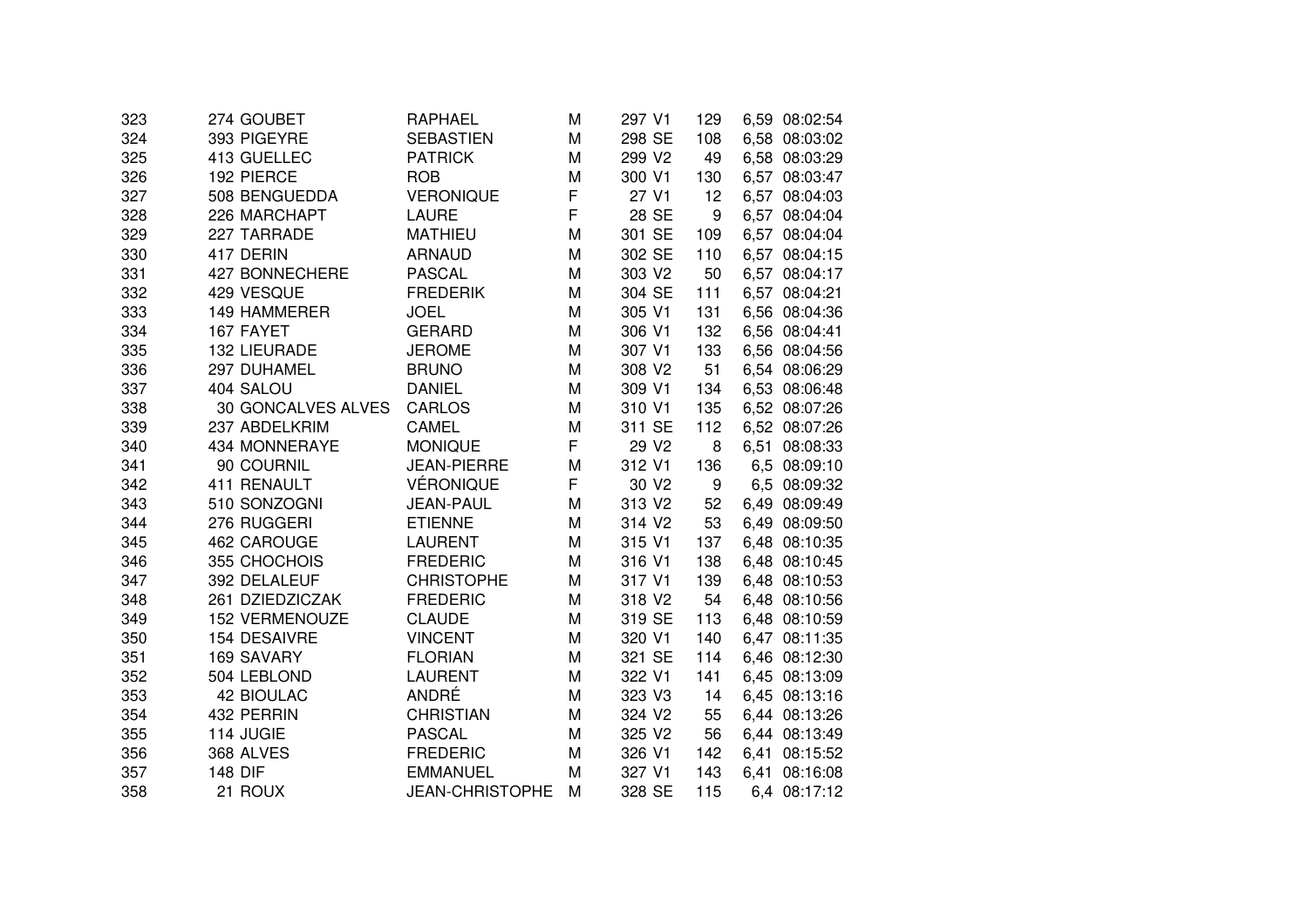| 359 | 381 PLISSONNEAU        | <b>CHRISTOPHE</b>  | M | 329 V1            | 144 | 6,39 08:17:17 |
|-----|------------------------|--------------------|---|-------------------|-----|---------------|
| 360 | <b>409 CHARBONNEL</b>  | <b>NADEGE</b>      | F | 31 V1             | 13  | 6,39 08:17:25 |
| 361 | 491 LABORIE            | <b>FABRICE</b>     | M | 330 V2            | 57  | 6,35 08:20:38 |
| 362 | 161 BASQUE             | <b>MIKAEL</b>      | M | 331 V1            | 145 | 6,29 08:25:54 |
| 363 | 38 GANTIER             | <b>PHILIPPE</b>    | M | 332 V1            | 146 | 6,28 08:26:13 |
| 364 | 113 CAQUOT             | <b>CHRISTIAN</b>   | M | 333 V2            | 58  | 6,28 08:26:34 |
| 365 | <b>466 COMBETTES</b>   | <b>GERAUD</b>      | M | 334 SE            | 116 | 6,28 08:26:39 |
| 366 | 33 PAULIAC             | <b>FREDERIC</b>    | M | 335 V2            | 59  | 6,28 08:26:44 |
| 367 | <b>433 CHARPENTIER</b> | <b>GILLES</b>      | M | 336 V2            | 60  | 6,27 08:27:27 |
| 368 | 174 FRADIN             | <b>NATHALIE</b>    | F | 32 V1             | 14  | 6,26 08:28:07 |
| 369 | 189 PASQUAY            | <b>VINCENT</b>     | M | 337 V2            | 61  | 6,26 08:28:09 |
| 370 | 497 LE MOIGN           | <b>CORINNE</b>     | F | 33 V1             | 15  | 6,26 08:28:19 |
| 371 | 343 BUZON              | <b>FREDERIC</b>    | M | 338 V1            | 147 | 6,24 08:29:15 |
| 372 | 506 GUIOT              | <b>OLIVIER</b>     | M | 339 SE            | 117 | 6,22 08:31:02 |
| 373 | 35 BAUDOIN             | <b>FULBERT</b>     | M | 340 V1            | 148 | 6,22 08:31:10 |
| 374 | 319 DELOR              | <b>BENJAMIN</b>    | M | 341 SE            | 118 | 6,21 08:31:53 |
| 375 | 339 JARA               | <b>GUILLAUME</b>   | M | 342 SE            | 119 | 6,21 08:31:53 |
| 376 | 350 BALAHACHI          | <b>RAFION</b>      | M | 343 SE            | 120 | 6,21 08:32:18 |
| 377 | 122 BREGNARD           | <b>PIERRE</b>      | M | 344 V1            | 149 | 6,2 08:32:32  |
| 378 | 247 DESANGLES          | <b>LAURE</b>       | M | 345 V1            | 150 | 6,16 08:35:54 |
| 379 | 246 DESANGLES          | <b>YANIS</b>       | M | 346 V1            | 151 | 6,16 08:35:54 |
| 380 | 121 DELPECH            | <b>CHRISTIAN</b>   | M | 347 V3            | 15  | 6,16 08:36:19 |
| 381 | 520 GOMPERTZ           | <b>ANNE</b>        | F | 34 V <sub>2</sub> | 10  | 6,16 08:36:19 |
| 382 | 453 VEZZARO            | <b>ISABELLE</b>    | F | 35 V1             | 16  | 6,14 08:37:43 |
| 383 | 518 BESSES             | <b>FLORENT</b>     | M | 348 V1            | 152 | 6,14 08:37:47 |
| 384 | 524 LABRO              | <b>JEROME</b>      | M | 349 V1            | 153 | 6,14 08:38:17 |
| 385 | 315 CHAMPION           | <b>DANIEL</b>      | M | 350 V1            | 154 | 6,13 08:39:00 |
| 386 | 75 BIRÉ                | <b>DAVY</b>        | M | 351 V1            | 155 | 6,1 08:41:20  |
| 387 | 66 AGEON               | <b>STEVE</b>       | M | 352 V1            | 156 | 6,1 08:41:42  |
| 388 | 241 LATUS              | <b>BENOIT</b>      | M | 353 SE            | 121 | 6,09 08:41:49 |
| 389 | 134 NEIGE              | <b>OLIVIER</b>     | M | 354 V1            | 157 | 6,09 08:42:22 |
| 390 | 475 WASMES             | <b>JEAN-MICHEL</b> | M | 355 V2            | 62  | 6,07 08:43:56 |
| 391 | 474 MAUCLÈRE           | <b>PASCAL</b>      | M | 356 V2            | 63  | 6,07 08:43:56 |
| 392 | 313 GUERIN             | <b>JEAN-PAUL</b>   | M | 357 V2            | 64  | 6,06 08:44:35 |
| 393 | 312 GOULET             | LOIC               | M | 358 V1            | 158 | 6,06 08:44:35 |
| 394 | 280 BEILLOUIN          | <b>LUDOVIC</b>     | M | 359 SE            | 122 | 6,06 08:44:36 |
|     |                        |                    |   |                   |     |               |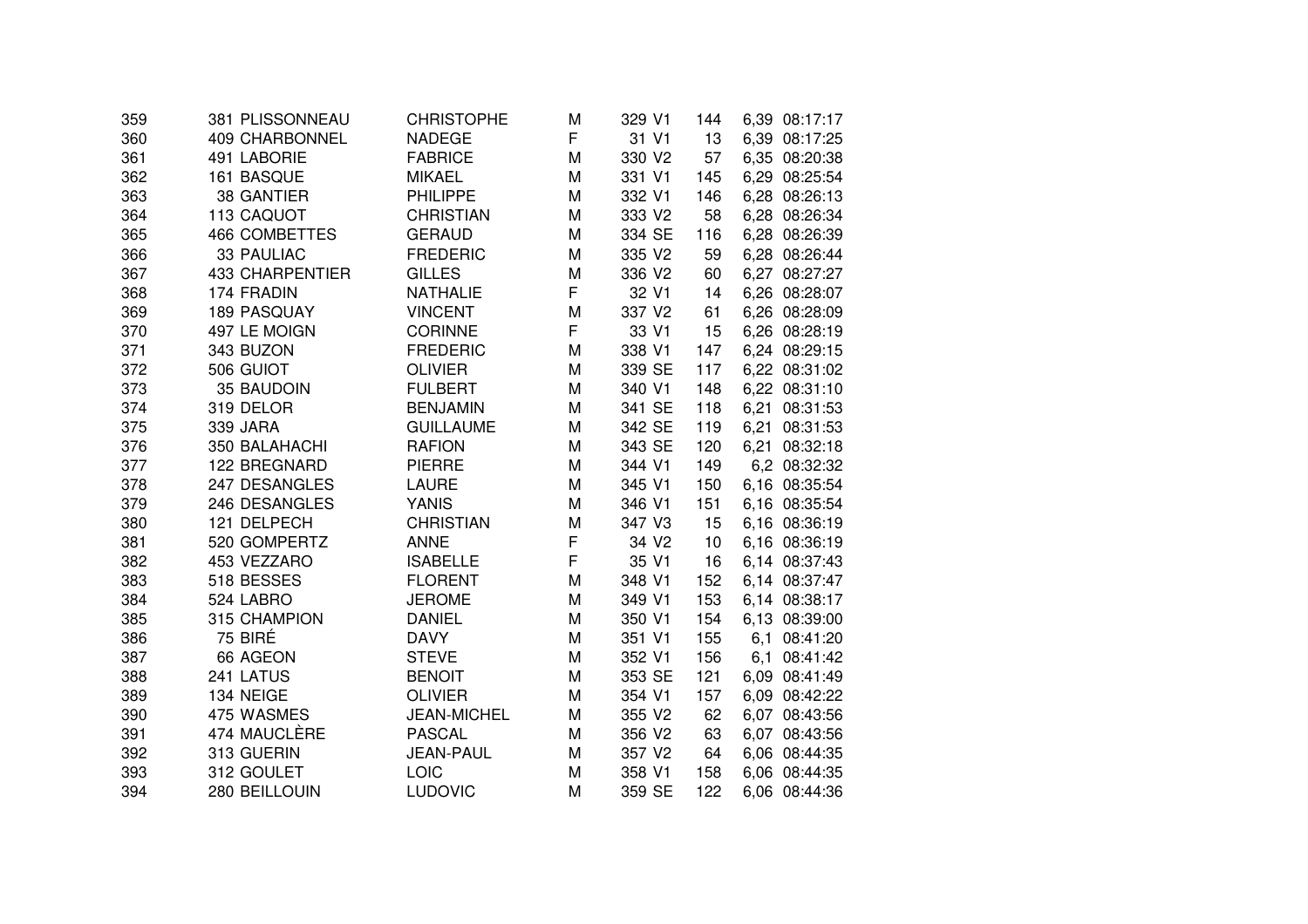| 395 | 283 BAYOL             | SERGE                | M | 360 V <sub>2</sub> | 65  | 6,06 08:44:54 |
|-----|-----------------------|----------------------|---|--------------------|-----|---------------|
| 396 | 54 TURQUAND           | <b>VANESSA</b>       | F | 36 V1              | 17  | 6,06 08:45:08 |
| 397 | 53 TURQUAND           | <b>PIERRE</b>        | M | 361 V1             | 159 | 6.06 08:45:09 |
| 398 | 118 COSSON            | <b>STEPHANE</b>      | M | 362 V1             | 160 | 6,04 08:46:12 |
| 399 | 133 LEBRAS            | <b>GILLES</b>        | M | 363 V2             | 66  | 6,04 08:46:22 |
| 400 | 232 GEHIN             | <b>YANNICK</b>       | M | 364 V2             | 67  | 6,04 08:46:24 |
| 401 | 190 SIZAIRE           | <b>BERTRAND</b>      | M | 365 V2             | 68  | 6,04 08:46:31 |
| 402 | 468 BOULOC            | <b>SERGE</b>         | M | 366 V2             | 69  | 6,04 08:46:37 |
| 403 | 151 BORIE             | <b>CHRISTELLE</b>    | F | 37 V1              | 18  | 6,04 08:46:38 |
| 404 | 15 DEBAYE             | <b>JACKY</b>         | M | 367 V2             | 70  | 6,04 08:46:53 |
| 405 | 220 LAGAR             | <b>JEAN PIERRE</b>   | M | 368 V2             | 71  | 6,02 08:48:01 |
| 406 | 436 MOMBOISSE         | <b>JOELLE</b>        | F | 38 V1              | 19  | 6,01 08:49:18 |
| 407 | 91 DELAHAYE           | <b>YANNIS</b>        | M | 369 V1             | 161 | 5,98 08:51:50 |
| 408 | 243 GASNIER           | <b>CLARISSE</b>      | F | 39 V1              | 20  | 5,96 08:53:27 |
| 409 | 353 DJEMIEL           | <b>MOUSSA</b>        | M | 370 V2             | 72  | 5,95 08:54:34 |
| 410 | 244 WATERLOT          | <b>PHILIPPE</b>      | M | 371 V3             | 16  | 5,95 08:54:47 |
| 411 | 438 LEBRETON          | <b>MAURICE</b>       | M | 372 V3             | 17  | 5,94 08:55:44 |
| 412 | <b>45 TORLOTING</b>   | <b>GREGORY</b>       | M | 373 SE             | 123 | 5,91 08:57:45 |
| 413 | 56 ROBIN              | <b>JEAN-MICHEL</b>   | M | 374 V3             | 18  | 5,91 08:58:18 |
| 414 | <b>105 CHAUDIERES</b> | <b>DIDIER</b>        | M | 375 V1             | 162 | 5,91 08:58:28 |
| 415 | 521 BOUQUET           | <b>JEAN-FRANCOIS</b> | Μ | 376 V2             | 73  | 5,9 08:58:37  |
| 416 | 88 VIDAL              | <b>VINCENT</b>       | M | 377 V1             | 163 | 5,9 08:58:46  |
| 417 | 446 CHEVALIER         | <b>CAROLINE</b>      | F | 40 SE              | 10  | 5,9 08:58:51  |
| 418 | 332 DAUDIN            | <b>DOMINIQUE</b>     | M | 378 V3             | 19  | 5,9 08:58:51  |
| 419 | 13 RIOCHET            | <b>PIERRE</b>        | M | 379 SE             | 124 | 5,86 09:03:05 |
| 420 | 41 CHARRIER           | <b>BRUNO</b>         | M | 380 V1             | 164 | 5,85 09:03:22 |
| 421 | 430 PAILLAUD          | <b>CECILE</b>        | F | 41 SE              | 11  | 5,84 09:04:47 |
| 422 | 138 MOMBOISSE         | <b>OLIVIER</b>       | M | 381 V1             | 165 | 5,77 09:10:45 |
| 423 | <b>136 DUTOICT</b>    | <b>FABRICE</b>       | M | 382 V1             | 166 | 5,77 09:10:59 |
| 424 | <b>58 LASMARIGUES</b> | <b>ERIC</b>          | M | 383 V2             | 74  | 5,77 09:11:00 |
| 425 | 421 VOINDROT-VINCENT  | <b>MICHELE</b>       | F | 42 V1              | 21  | 5,76 09:11:38 |
| 426 | 422 VINCENT           | <b>ERIC</b>          | M | 384 V1             | 167 | 5,76 09:11:39 |
| 427 | 307 VEJRICH           | <b>PATRICK</b>       | M | 385 V2             | 75  | 5,69 09:19:08 |
| 428 | 96 GASTEL             | <b>YOAN</b>          | M | 386 SE             | 125 | 5,69 09:19:15 |
| 429 | 78 BERTIN             | JEAN-LOUP            | M | 387 V2             | 76  | 5,64 09:23:31 |
| 430 | 29 CUSTODIO           | <b>STEPHANE</b>      | M | 388 V1             | 168 | 5,64 09:24:03 |